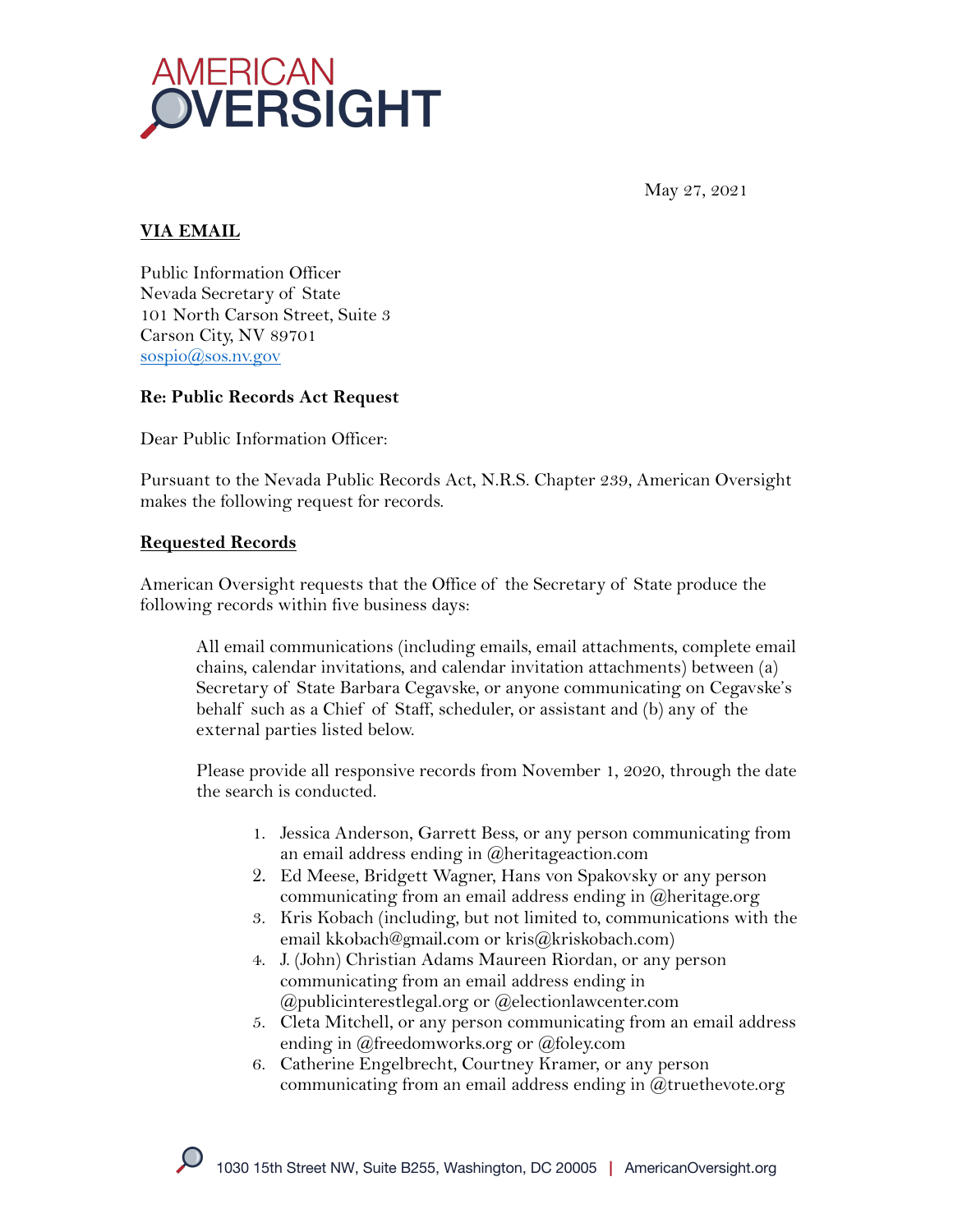- 7. Trent England, or any person communicating from an email address ending in @saveourstates.com
- 8. Ken Cuccinelli, or any person communicating from an email address ending in @sba-list.org, @americanprinciplesproject.org, or @electiontransparency.org
- 9. Leonard Leo, Jason Snead, or any person communicating from an email address ending in @honestelections.org, @fed-soc.org, or @jasonsnead.com
- 10. Tracie Sharp, Kathleen O'Hearn, or any person communicating from an email address ending in  $(\partial_{\beta}$ spn.org
- 11. Bill McCollum, John Merrill, Andrew Wynne, Ruth Johnson, Tre Hargett, or any person communicating from an email address ending in @rslc.gop
- 12. Jenna Ellis, or any person communicating from an email address ending in  $@$ americangreatnessfund.com or  $@$ thomasmoresociety.org
- 13. Michael Bowman, Bill Meierling, or any person communicating form an email address ending in @alec.org
- 14. Florida GOP Chairman Joe Gruters (including but not limited to communications with the email gruters.joe@flsenate.gov)
- 15. James Bopp, or any person communicating from an email address ending in @bopplaw.com
- 16. Will Consovoy, Michael Connally, or any person communicating from an email address ending in @consovoymccarthy.com
- 17. Jason Torchinsky or any person communicating from an email address ending in @hvjt.law
- 18. Stefan Passatino, Justin Clark, or any person communicating from an email address ending in @michaelbest.com

Please note that American Oversight does not seek, and that this request specifically excludes, the initial mailing of news clips or other mass-distribution emails. However, subsequent communications forwarding such emails are responsive to this request. In other words, for example, if Secretary Cegavske received a mass-distribution news clip email sent by one of the external parties, that initial email would not be responsive to this request. However, if Secretary Cegavske forwarded that email to another individual with his own commentary, that subsequent message would be responsive to this request and should be produced.

#### **Guidance Regarding the Search & Processing of Requested Records**

In connection with its request for records, American Oversight provides the following guidance regarding the scope of the records sought and the search and processing of records:

■ Please search all locations and systems likely to have responsive records, regardless of format, medium, or physical characteristics.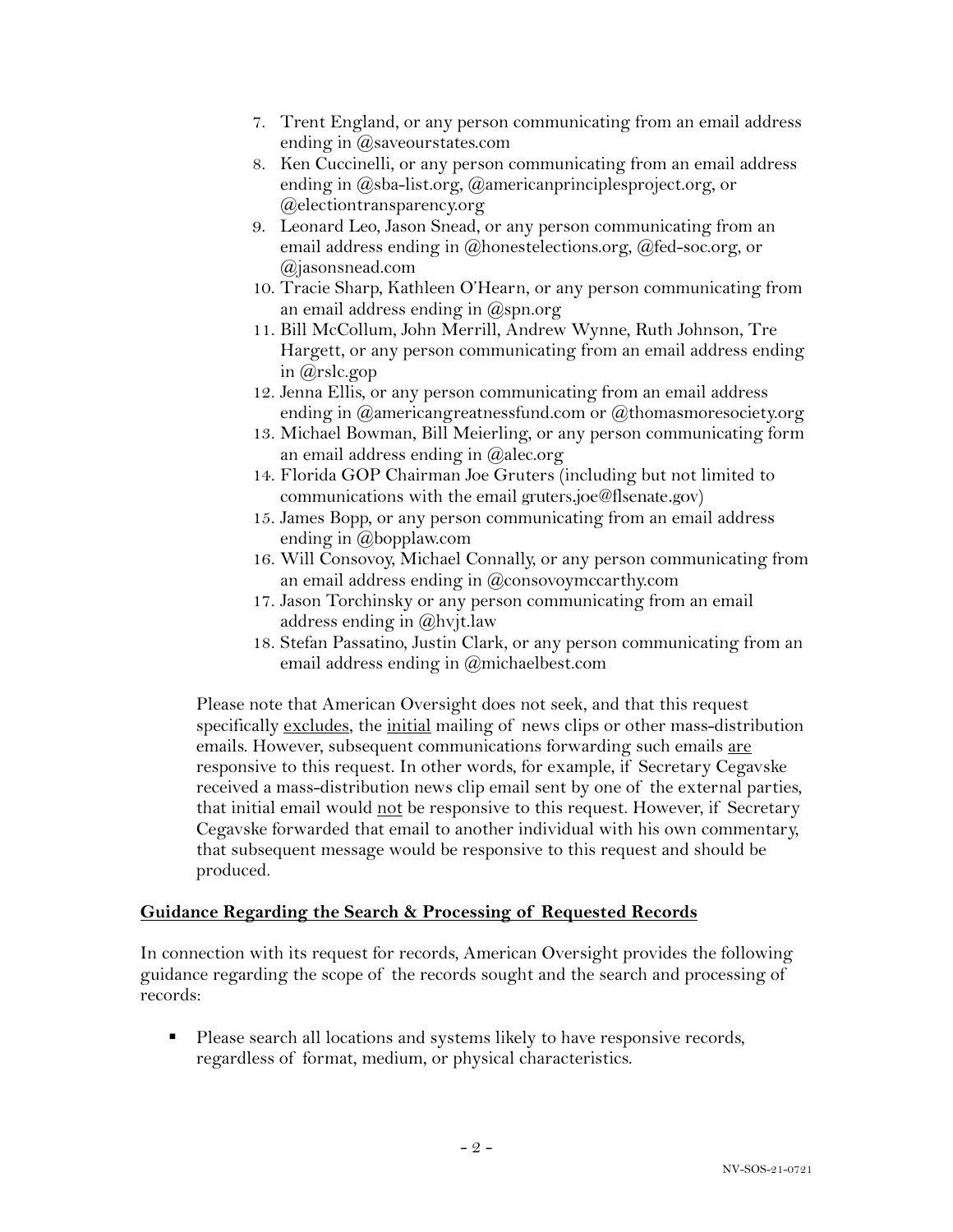- Our request for records includes any attachments to those records or other materials enclosed with those records when they were previously transmitted. To the extent that an email is responsive to our request, our request includes all prior messages sent or received in that email chain, as well as any attachments to the email.
- Please search all relevant records or systems containing records regarding agency business. Do not exclude records regarding agency business contained in files, email accounts, or devices in the personal custody of your officials, such as personal email accounts or text messages.
- In the event some portions of the requested records are properly exempt from disclosure, please disclose any reasonably segregable non-exempt portions of the requested records. N.R.S.  $\S 239.010(3)$ . If a request is denied in whole, please state specifically why it is not reasonable to segregate portions of the record for release.
- Please take appropriate steps to ensure that records responsive to this request are not deleted by the agency before the completion of processing for this request. If records potentially responsive to this request are likely to be located on systems where they are subject to potential deletion, including on a scheduled basis, please take steps to prevent that deletion, including, as appropriate, by instituting a litigation hold on those records.

## **Conclusion**

If you have any questions regarding how to construe this request for records or believe that further discussions regarding search and processing would facilitate a more efficient production of records of interest to American Oversight, please do not hesitate to contact American Oversight to discuss this request. American Oversight welcomes an opportunity to discuss its request with you before you undertake your search or incur search or duplication costs. By working together at the outset, American Oversight and your agency can decrease the likelihood of costly and time-consuming litigation in the future.

Where possible, please provide responsive material in an electronic format by email. Alternatively, please provide responsive material in native format or in PDF format on a USB drive. Please send any responsive material being sent by mail to American Oversight, 1030 15th Street NW, Suite B255, Washington, DC 20005. If it will accelerate release of responsive records to American Oversight, please also provide responsive material on a rolling basis.

We share a common mission to promote transparency in government. American Oversight looks forward to working with your agency on this request. If you do not